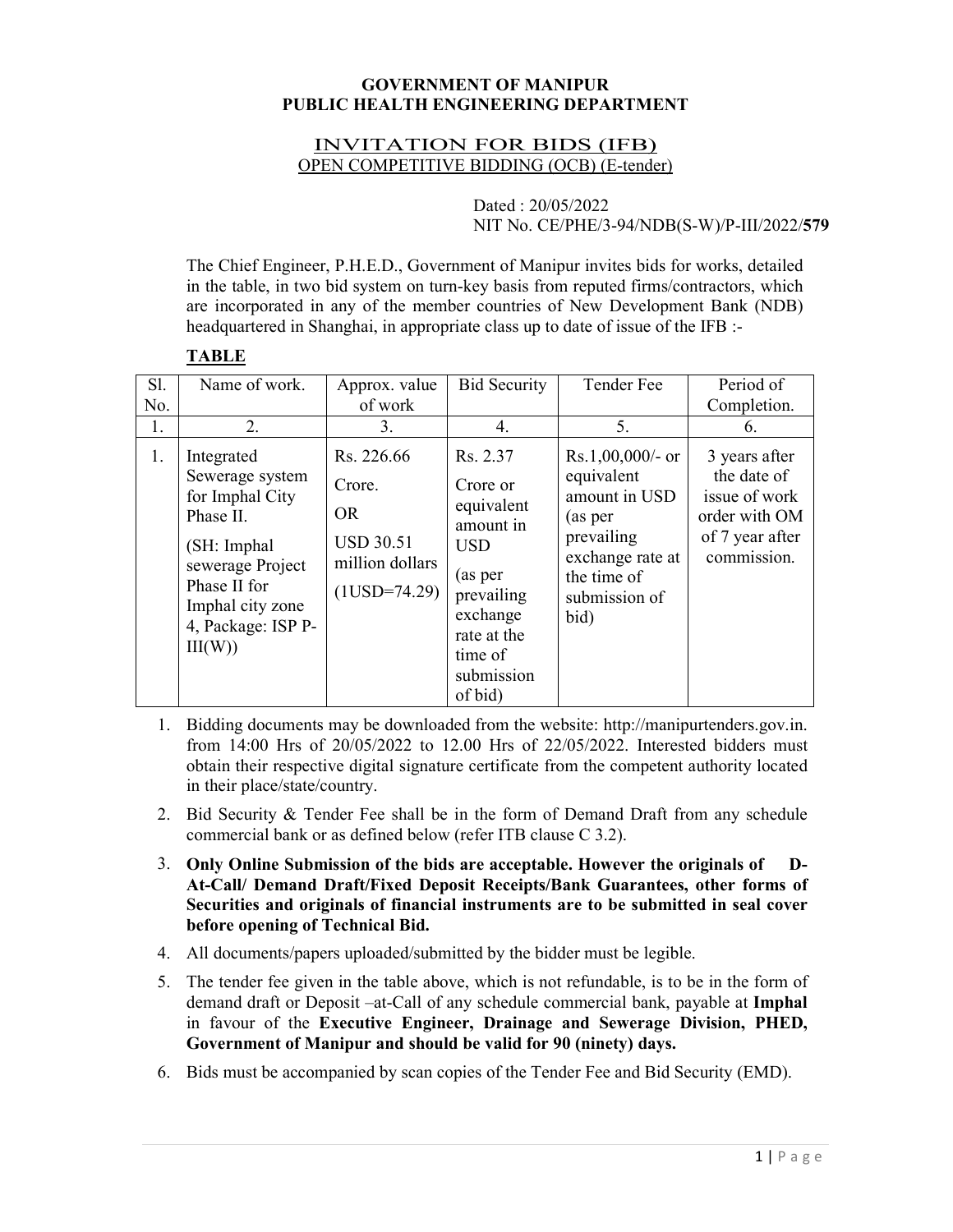- 7. Bids must be submitted online w.e.f 15:00 hours of 20/05/2022 and shall be accepted up to 12.00 Hours of 22/05/2022 and TECHNICAL BIDs will be open at 13.00 hours of 22/05/2022 & opening of FINANCIAL BIDs (for Technically qualified bidders only) will be notified later. Interested bidders may attend the opening of the bid. If the office happens to be closed on the date of opening of the bid as specified, the bid will be opened on the next working day at the same time and venue.
- 8. The original copies of the Bid security and Tender Fee to be submitted in seal cover to the Office of the Chief Engineer, PHED, Government of Manipur on or before 14.00 hours of 24/05/2022. If the office happens to be closed on the last date of submission of Bid Security & Tender Fee in hard copy as specified, the same will be received on the next working day at the Office mentioned above. In case, Bid security & Tender Fee are not received within the specified time, the Bid shall be considered non responsive.
- 9. Bids shall be strictly treated as non-responsive if:
- i) Bid is not accompanied by an acceptable bid security (with validity for a period of not less than 90 days days after the deadline date for bid submission).
- ii) The undertaking regarding validity of bid, for a period of 90 days after the deadline date for bid submission is not submitted.
- 10. Bidder can submit only one bid against this tender. No alternative bid is allowed in this tender. Submission or participation by a Bidder in more than one Bid for a contract will result in the disqualification of all those bids in which the party is involved.
- 11. The department shall not be responsible for any delay in postal service or disruption of web service.
- 12. The rate quoted should include labour cess, GST applicable, all taxes and duties complete.
- 13. Subsequent Corrigendum/Addendum if any shall be available in website https://manipurtenders.gov.in & https://www.ndb.int/projects/project-procurement/. Bidders are requested to visit e-tender portal regularly in their own interest to check for any amendment/modification to the OCB.
- 14. The detail of this OCB is also available at https://www.phedmanipur.gov.in and https://www.ndb.int/projects/project-procurement/ .
- 15. The Authority reserves the right to cancel any or all bids without assigning any reason.
- 16. Digital Certificate

As per IT Act 2000, it is mandatory for the tenderer to have a valid class II and above Digital Signature Certificate (Organisation) with Encryption facility issued by any of the valid Certifying Authority approved by Government of India for participation in e-Tendering event at the time of submission of offer. The cost of Digital Signature Certificate will be borne by the respective tenderer. Digital Signature Certificate (Class II or Class III Organizational) are being issued by many Govt. approved (CCA of India) agencies as per IT Act 2000. For more information tenderer may visit https://manipurtenders.gov.in. The entire responsibility of protecting their own Login ID and the Password and keeping their Digital Signature Certificates safe so that it is not misused by any other person rest with the Tenderers only. All the tenderers participating in the online e-procurement have to abide by the process involved in the entire workflow of the e-procurement.

17. Other details can be seen in the bidding documents.